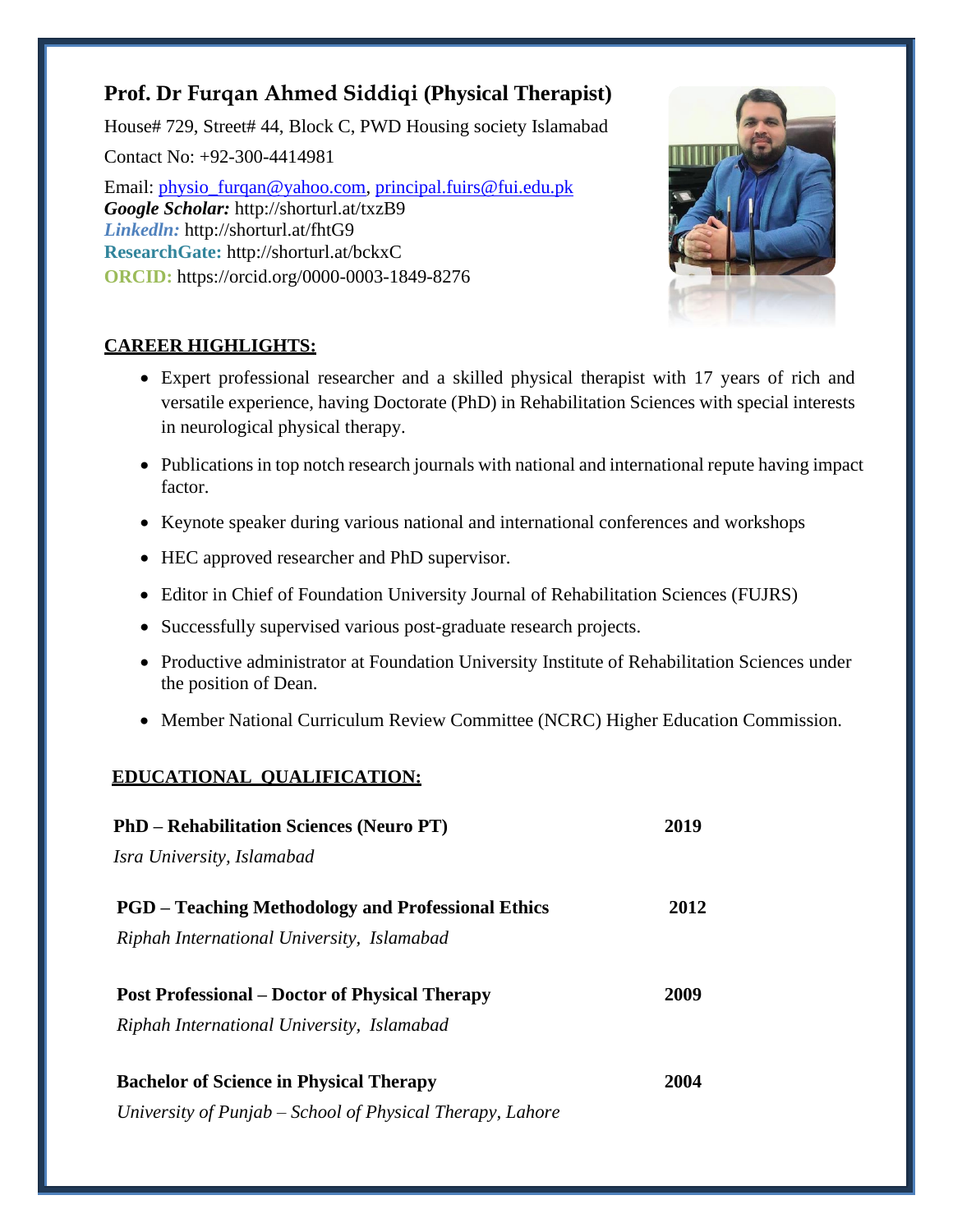### **SPECIAL QUALIFICATION:**

### **Lead Auditor**

*SGS (Société Générale de Surveillance) – United Kingdom*

### **EMPLOYMENT HISTORY:**

**Dean / Principal, Professor,** Foundation University Institute of Rehabilitation Sciences – Islamabad *(19th December 2019 – till date)*

- ➢ Authoritative for approving faculty hiring, overseeing budget, fundraising, setting academic rules and policies, developing academic programs, and performing other higher administrative functions of DPT.
- $\triangleright$  Involve in Top Management Planning and implementation AND Responsible for the overall academic's activities of the institute.
- ➢ Teaching of the Major courses to the students of MSPT and DPT.

**Associate Dean / Associate Professor,** Foundation University Institute of Rehabilitation Sciences – Islamabad *(15th July 2014 – 19th December 2019)*

- $\triangleright$  Responsible for the overall academic activities of the institute.
- $\triangleright$  Responsible for the overall administrative activities of the institute.
- ➢ Teaching of the Major subjects of DPT.
- ➢ Involve in Top Management Planning and implementation.

**Assistant Professor,** Riphah International University – Islamabad *(January 2011 – 14th July 2014)*

- ➢ Teaching graduate and undergraduate courses in the DPT program.
- $\triangleright$  Be enthusiastic in giving evidence-based teaching especially in the areas of cardiopulmonary, gender health care and integumentary physical therapy.
- ➢ Actively participate in the research-oriented tasks of the university.
- $\triangleright$  To liaise with other disciplines involved and ensure effective communication and reporting as part of a multidisciplinary team.
- $\triangleright$  To maintain accurate, comprehensive, and up-to-date documentation in line with legal and departmental requirements and to communicate assessment and treatment results to the appropriate disciplines in the form of reports and letters.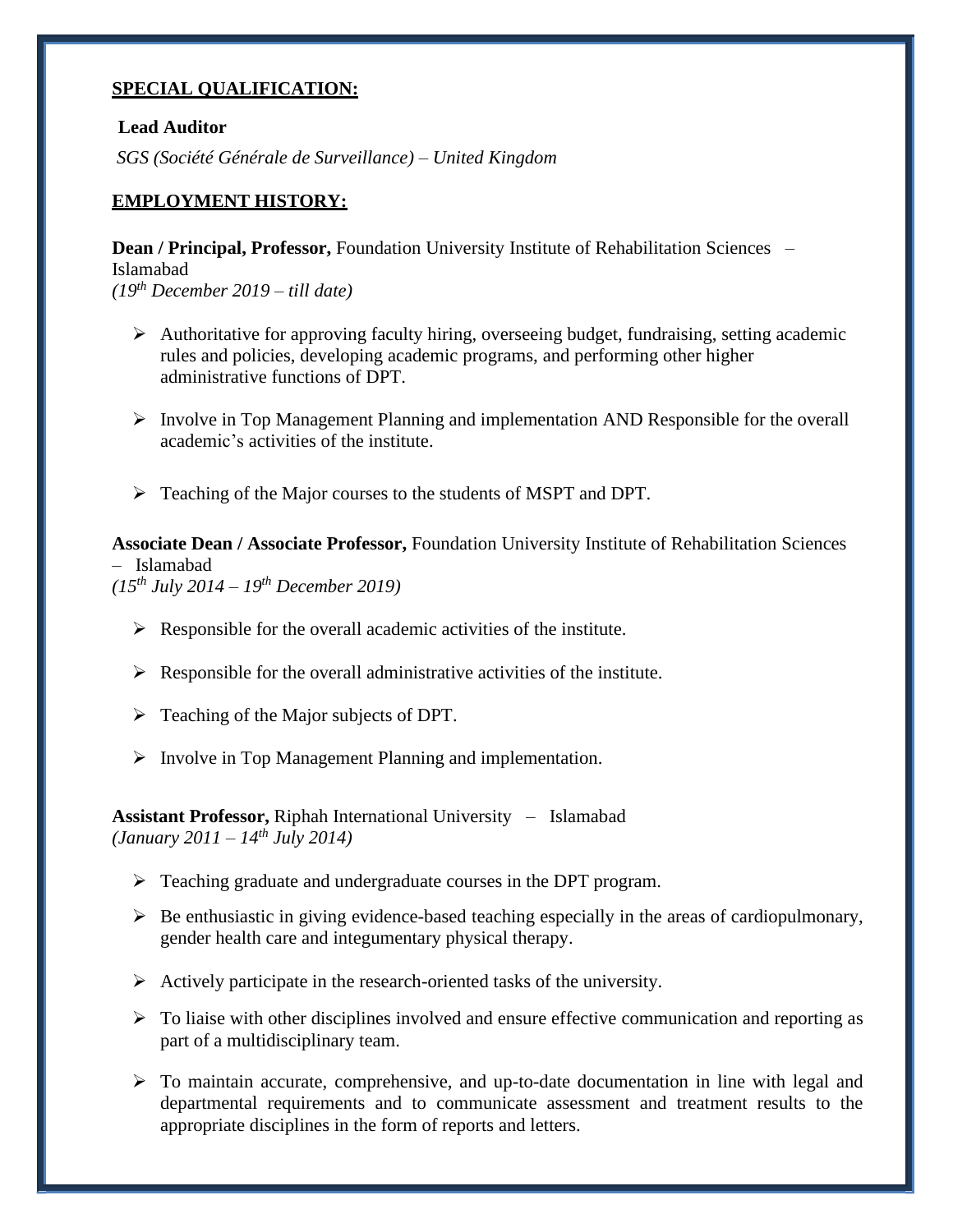**Physiotherapist,** Fauji Foundation Hospital – Rawalpindi *(July 2008 – January 2011)*

- ➢ Provides physiotherapy assessment, documents evaluations outcomes, findings, diagnosis and planning of Physiotherapy Treatment for patients in Physiotherapy O.P.D and in various indoors like Neurology, Neurosurgery, Orthopedic surgery, Chest Medicine, and Cardiac surgery, Medical and Surgical units, ICUs, CCUs, doing chest physiotherapy in the admitted patients and assisting patients with joint and spinal problems, especially following surgery, helping patients' rehabilitation following accidents, injury and strokes i.e. maintaining ROM, measuring Muscle power and endurance and their development, teaching bed mobility, transfers, postural drainage and breathing exercises etc.
- ➢ Conducts developmental testing and identifies areas of developmental concern and evaluates clients for orthotic needs, mold for orthotics and modify orthotics as necessary.
- $\triangleright$  Ordering equipment required for patient discharge such as wheelchairs, and ambulation devices based on careful evaluation. Training in safe positioning of premature infants & children with special needs, wheelchair mobility education and transfer training.
- $\triangleright$  Responsible for maintaining good working relationships with coworkers, facilitating teamwork and demonstrates sensitivity to cross cultural issues.
- $\triangleright$  Advises patients and family members in methods that facilitate a capacity for self-care and independence.
- ➢ Provides patients and their families in home programs to achieve a comprehensive rehabilitative potential.

**Physiotherapist / Lecturer, Pakistan Institute of Medical Sciences – Islamabad** *(December 2005 – June 2008)*

- ➢ My principal role and specialty was to provide targeted Neuro-Musculoskeletal Assessment, Treatment, Line Assessments and return to work planning of patients in order that an absence has been prevented or an individual been able to return to work quicker.
- ➢ Assessment, evaluation, diagnosis, and planning of Physiotherapy Treatment for patients in Physiotherapy O.P.D and in various indoors like Neurosurgery, Orthopedic, Chest Medicine, and Cardiac surgery, Medical and Surgical units on call.
- $\triangleright$  To participate in specialized Multidisciplinary Assessment Clinics e.g., Complex Disability Clinics; Complex Wheelchair–Posture and Seating Clinics; Orthotics Clinics, offering expert physiotherapeutic opinion.
- $\triangleright$  To liaise with other disciplines involved and ensure effective communication and reporting as part of a multidisciplinary team.
- $\triangleright$  To maintain accurate, comprehensive, and up-to-date documentation in line with legal and departmental requirements and to communicate assessment and treatment results to the appropriate disciplines in the form of reports and letters.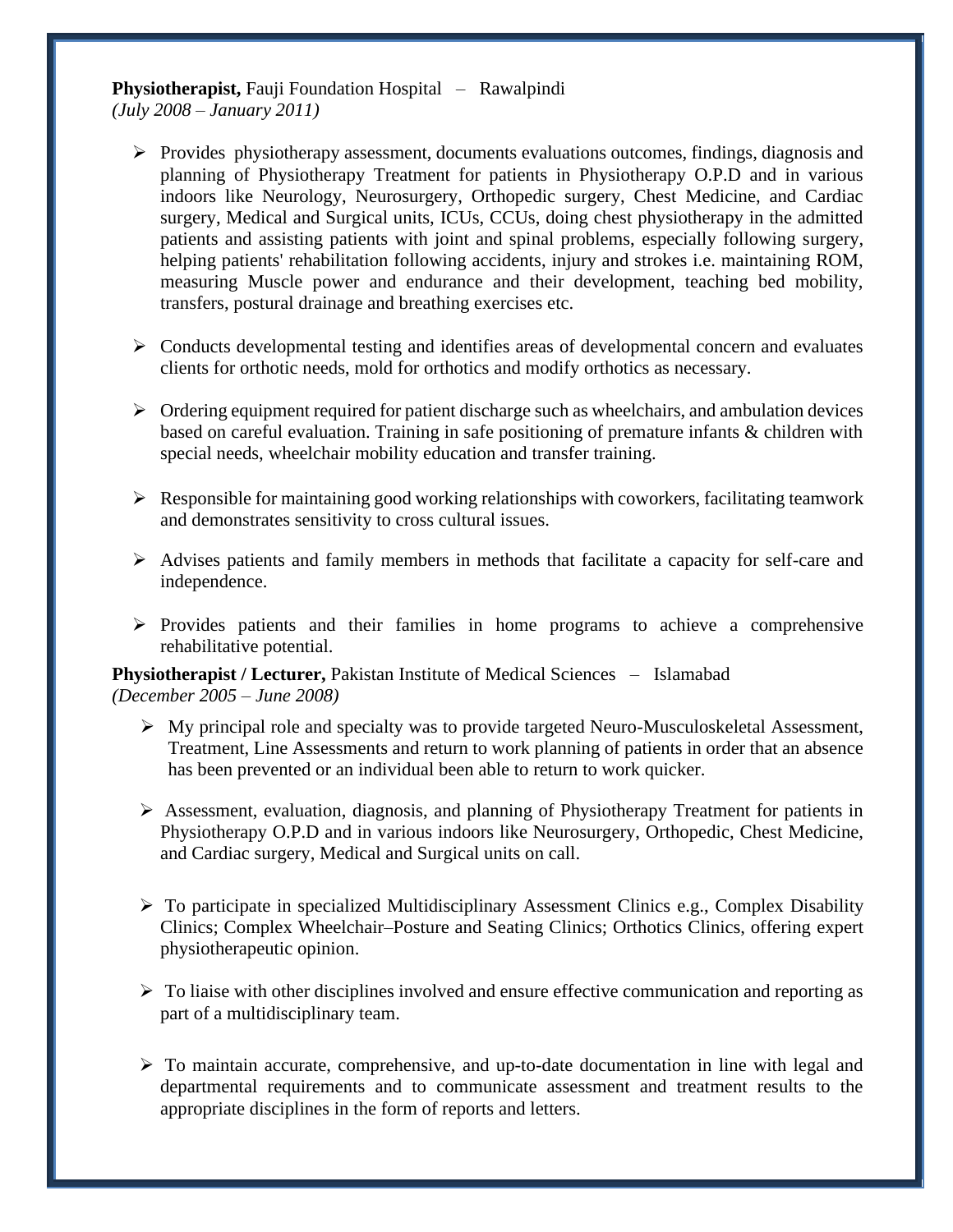### **One-year clinical practice,** Mayo Hospital – Lahore

*(January 2004 – November 2005)*

- $\triangleright$  My principal role and specialty was to provide targeted Neuro-Musculoskeletal Assessment, Treatment, Line Assessments and return to work planning of patients in order that an absence has been prevented or an individual been able to return to work quicker.
- ➢ Assessment, evaluation, diagnosis, and planning of Physiotherapy Treatment for patients in Physiotherapy O.P.D and in various indoors like Neurosurgery, Orthopedic, Chest Medicine, and Cardiac surgery, Medical and Surgical units on call.
- $\triangleright$  To participate in specialized Multidisciplinary Assessment Clinics e.g., Complex Disability Clinics; Complex Wheelchair–Posture and Seating Clinics; Orthotics Clinics, offering expert physiotherapeutic opinion.
- $\triangleright$  To liaise with other disciplines involved and ensure effective communication and reporting as part of a multidisciplinary team.
- ➢ To maintain accurate, comprehensive, and up-to-date documentation in line with legal and departmental requirements and to communicate assessment and treatment results to the appropriate disciplines in the form of reports and letters.

# **RESEARCH PUBLICATIONS:**

- **1.** Letter to editor, 'The obesity epidemic: Call for Physical Activity & Exercise'. In press in Journal of the College of Physicians and Surgeons Pakistan: JCPSP.
- **2.** Original article, 'Dose response relationship of incentive spirometer on lung compliance among post coronary artery bypass grafting patients'. In press in Rawal Medical Journal: RMJ,
- **3.** Osama M, Babur MN, Siddiqi FA. Walking related performance fatigability in persons with knee osteoarthritis; an important yet neglected outcome. JPMA. The Journal of the Pakistan Medical Association. 2021 May;71(5):1513-4.
- **4.** Siddiqi FA, Azeem ME, Elderly and Balance Rehabilitation Current Dynamics and Future Possibilities for Pakistan. FUJRS Vol 01, Issue 01, Jan 2021.
- **5.** Khan FM, Karamat A, Asim M, Haye M, Azim ME, Siddiqui FA. Frequency of Lower Back Pain among Middle-Aged Women in Twin Cities; A Cross Sectional Study. Journal Riphah College of Rehabilitation Sciences. 2020 Jul 10;8(01): S15-8.
- **6.** Siddiqi FA. Advances in Neurorehabilitation; Application of Virtual Reality in Geriatric Rehabilitation. Journal Riphah College of Rehabilitation Sciences. 2019 Nov 10;7(2):39-41.
- **7.** Bashir S, Siddiqi FA, Baig M, Bashir EA, Azim ME, Tariq MI. Effect of chest physical therapy with early mobilization on post-operative pulmonary complications in upper abdominal surgeries. Rawal Medical Journal. 2019;44(1):99-105.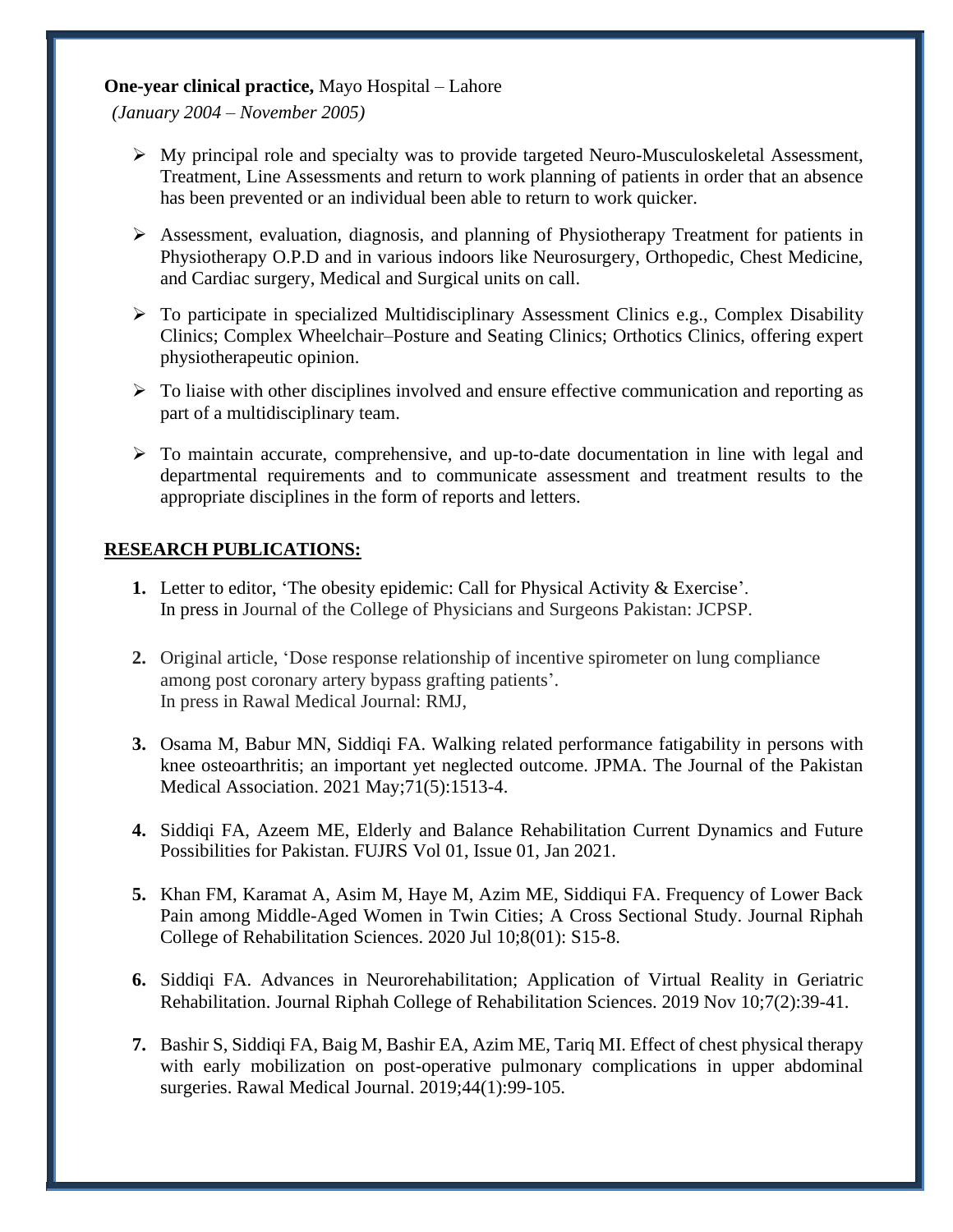- **8.** Murad S, Siddiqi FA, Tariq MI, Butt MW. Effects of Cardiovascular Conditioning Exercises on Quality of Life in Patients with Dilated Cardiomyopathy in Pakistan. Journal of Ayub Medical College Abbottabad. 2019 Nov 30;31(4 Sup):651-5.
- **9.** Awan MM, Qureshi S, Tariq H, Siddiqi FA. Effects of cardiopulmonary conditioning on body mass index, physical activity and general psychological health of young adults. Pakistan Heart Journal. 2019 Oct 26;52(3).
- **10.** Siddiqi FA, Azim ME, Babur MN, Osama M, Waheed A, Memon AR. Psychological stress and satisfaction with life among physical therapy students of Rawalpindi/Islamabad, Pakistan. JPMA. 2019 Jul;69(7):973-5.
- **11.** Siddiqi FA, Masood T, Osama M, Azim ME, Babur MN. Common balance measures and fall risk scores among older adults in Pakistan: Normative values and correlation. JPMA. 2019 Feb.
- **12.** Siddiqi FA, Masood T. Training on Biodex balance system improves balance and mobility in the elderly. JPMA. The Journal of the Pakistan Medical Association. 2018 Nov;68(11):1655- 9.
- **13.** Khan SB, Tassadaq N, Siddiqi FA, Yaqoob MF, Chaudary EA, Shafi H. Impact of social media on attitudes and professional growth of physical therapy students of Foundation University, Islamabad, Pakistan. Rawal Medical Journal. 2018 Jul 1;43(3):494-7.
- **14.** Bashir s, naweed f, cheema sa, hussain s, siddiqi fa, amjad i, kiani sk. Geriatric population; effectiveness of physical activity on quality of life in geriatric population. Professional medical journal. 2018 oct 1;25(10).
- **15.** Siddiqi FA, Masood T, Azim ME, Malik AN, Babur MN. Training reduces fall risk and improves mobility among elderly: a randomized controlled trial. Rawal Medical Journal. 2018;43(4):677-81
- **16.** Malik AN, Amjad I, Babur MN, Siddiqi FA, Rasul HN. Rehabilitation Professional Attitude Towards Persons with Disability. Journal of Islamic International Medical College Quarterly.118. 2018
- **17.** Siddiqui FA, Masood T. Effects of dynamic stability training on balance in healthy older adults. International Journal of Rehabilitation Sciences (IJRS). 2017 Sep 20;5(02):31-6.
- **18.** Akram S. Effectiveness of Grade 1 and 2 Joint Mobilizations with Non Steroidal Anti Inflammatory Drugs (NSAIDS) in Comparison with NSAIDS alone in Pain Management of Knee Osteoarthritis. Journal of Rawalpindi Medical College. 2017 Sep 30;21(3):257-61.
- **19.** Tariq MI, Khan AA, Khalid Z, Farheen H, Siddiqi FA, Amjad I. Effect of Early≤ 3 Mets (Metabolic Equivalent of Tasks) of Physical Activity on Patient's Outcome after Cardiac Surgery. Journal of the College of Physicians and Surgeons Pakistan. 2017 Aug 1;27(8):490- 4.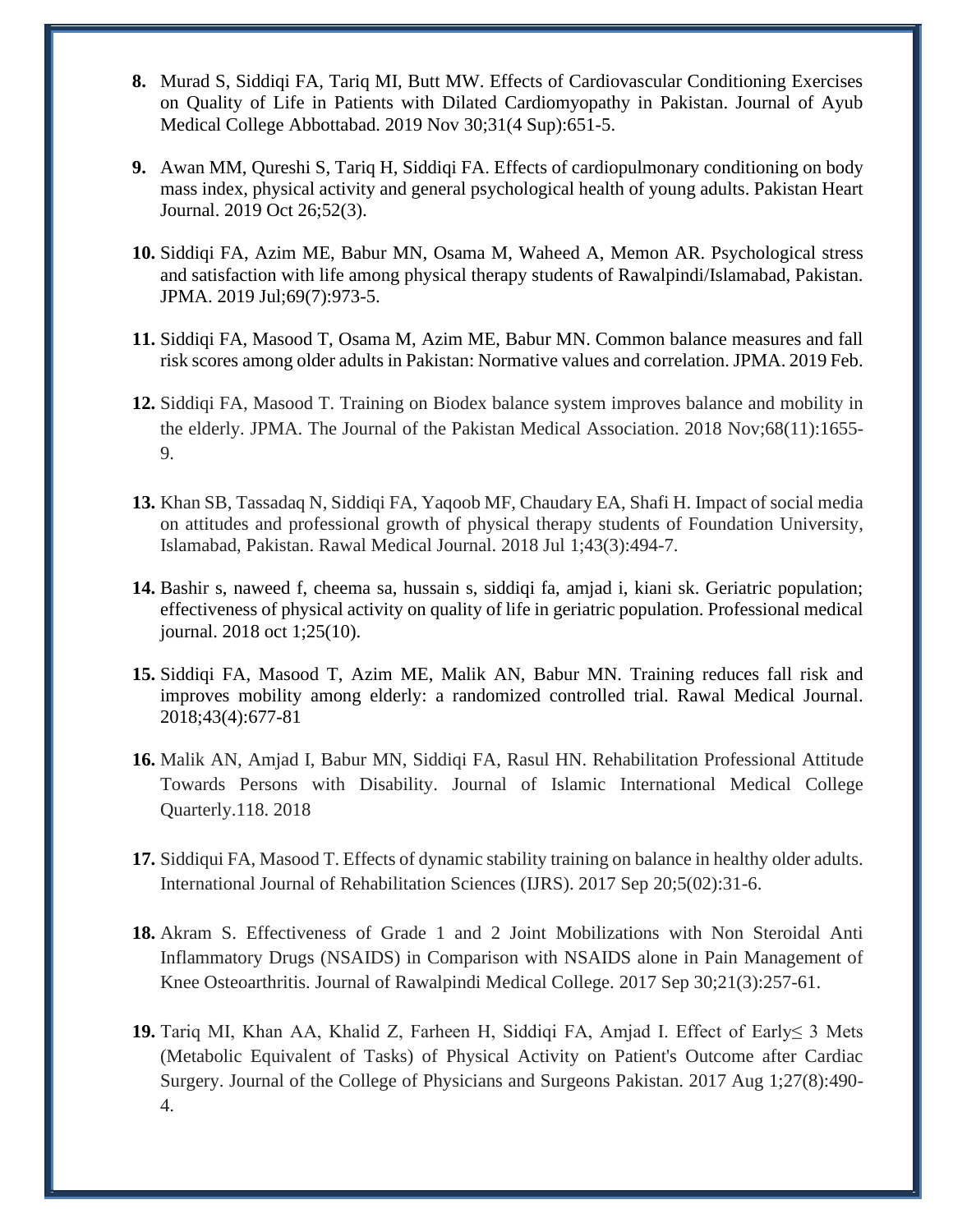- **20.** Siddiqi FA, Masood T. Effects of dynamic posturographic balance training versus conventional balance training on mobility and balance in elderly. Rawal Medical Journal. 2017;42(4):522- 7.
- **21.** Aftab A, Siddiqui FA, Babur MN, Memon AR. Risk factors in the development of knee osteoarthritis: A case-control study. International Journal of Rehabilitation Sciences (IJRS). 2017 Sep 27;4(01):7-10.
- **22.** Malik AN, Anwar S, Siddiqi FA. Research barriers and facilitators of physical therapists of Pakistan. Rawal Medical Journal. 2016;41(3):369-72.
- **23.** Memon AR, Sahibzada NM, Azim ME, Siddiqui FA. Physical therapy as a profession and its educational development in Pakistan. JPMA. The Journal of the Pakistan Medical Association. 2016 Nov;66(11):1472-4.
- **24.** Siddiqui FA, Masood T. Effects of dynamic stability training on balance in healthy older adults. 2016
- **25.** Ghous M, Gul S, Siddiqi FA, Pervaiz S, Bano S. Depression; Prevalence among amputees. The Professional Medical Journal. 2015 Feb 10;22(02):263-6.
- **26.** Sheraz S, Siddiqi FA, Zaidi SA, Amjad I. Blood gases and oxygen saturation response to active cycle of breathing techniques in COPD patients during phase I of cardiac rehabilitation. Rawal Medical Journal. 2015 Jul 1;40(3):259-62.
- **27.** Shafi H, Siddiqi FA, Mustaghas Z. Effect of aerobic exercise on low density lipoprotein in Pakistani patients. Rawal Medical Journal. 2015;40(2):162-3.
- **28.** Siddiqi FA, Frequency of obesity among teenagers published in FUMJ: 2015; 2(1): 21-25.
- **29.** Khan MR, Shafi H, Amjad I, Siddiqui FA. Efficacy of cervical spine mobilization versus peripheral nerve slider techniques (neurodynamics) in cervicobrachial pain syndrome. Journal of international inovative medical council. 2015;10(4):473-9.
- **30.** Aftab A, Siddiqui FA, Babur MN, Memon AR. Risk factors in the development of knee osteoarthritis: A case-control study. Int J Rehabil Sci. 2015;4:7-10.
- **31.** Siddiqi FA, Yasmeen R, Khan A. The relationship between physical activity levels, sleep habits and academic performance in Physical Therapy students of Rawalpindi and Islamabad. JIIMC April 2014 9(1): 28-32.
- **32.** Naz S, Siddiqui FA, Ikram S. Effectiveness of the incentive spirometry in preventing postoperative pulmonary complications after laparotomy. Rawal Medical Journal. 2014 Jul;39(3).
- **33.** Shakil-ur-Rehman S, Rehman M, Siddique FA, Khan A, Sibtain F. The efficacy of Rib Cage Mobilization on lung function in COPD patients. Rawal Medical Journal. 2013 Jan;38(1):36- 9.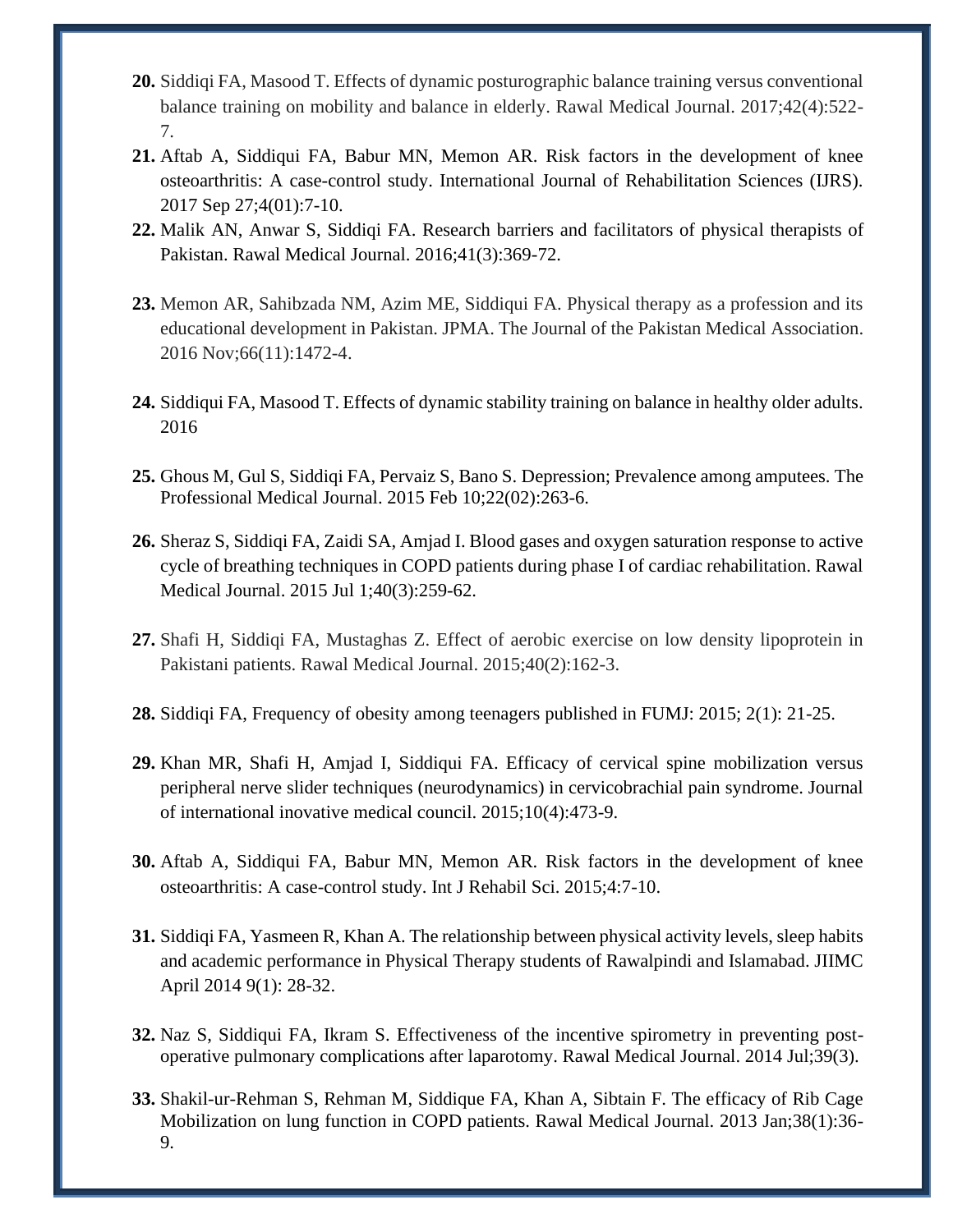- **34.** Malik AN, ur Rasul HN, Siddiqi FA. Cross sectional survey of prevalence of low back pain in forward bend sitting posture. Rawal Medical Journal. 2013;38(3):253-5.
- **35.** Akram L, Siddiqui FA, Amjad I, Malik AN. Clinical practice pattern in final year Physical Therapy students of Pakistan in 2012. Rawal Medical Journal. 2013;38(3):298-300.
- **36.** Akram L, Malik AN, Siddiqi FA, Amjad I. The preferred academic and clinical specialty of final year student of Physical Therapy. Rawal Medical Journal. 2013;38(3):301-4.
- **37.** Arooj A, Malik AN, Siddiqi FA. Professional and personal attitude of physical therapy students towards disabled persons. Rawal Medical Journal. 2013;38(4):332-4.
- **38.** Khan A, Malik AN, Siddiqi FA. Effects of physiotherapy in combination with intraarticular steroid injections compare with intraarticular injections alone for the treatment of Rotator Cuff Syndrome. IJCRB. 2012: 4(4): 55-67.
- **39.** Sibtain F, Khan A, Siddiqi FA. Effects of postural drainage physical therapy techniques on management of pneumonia. Rawal Medical Journal. 2012 Jul;37(3).

### **MS/ MPHIL/ PPDPT SUPERVISION**

- **1.** Effects of cardiovascular conditioning exercises on quality of life in patients with dilated cardiomyopathy in Pakistan.
- **2.** Effect of chest physical therapy with early mobilization on post-operative pulmonary complication in upper abdominal surgeries.
- **3.** Effects of Short-term practice of fast deep breathing exercise on parasympathetic functions in trans-femoral and trans-tibial amputation patients.
- **4.** Effectiveness of ventilatory muscle training in improving quality of life in patients with copd.
- **5.** Effects of cardiopulmonary conditioning on BMI, physical activity, and general psychological health of young adults.
- **6.** Dose response relationship of incentive spirometer on lungs compliance.
- **7.** Effect of pre extubation manual hyperinflation technique vs regular extubation after sternotomy.
- **8.** Effectiveness of graded resisted training in combination with aerobics (supervised treadmill training) in patients with fibromyalgia.
- **9.** To compare the proprioceptive balance exercises and strengthening exercises in the management of early osteoarthritis of knee joint.
- **10.** The role of parent's education in physical disabled children.
- **11.** Impact of postural awareness program in the reduction of backache incidence among the banker's community of Rawalpindi/Islamabad.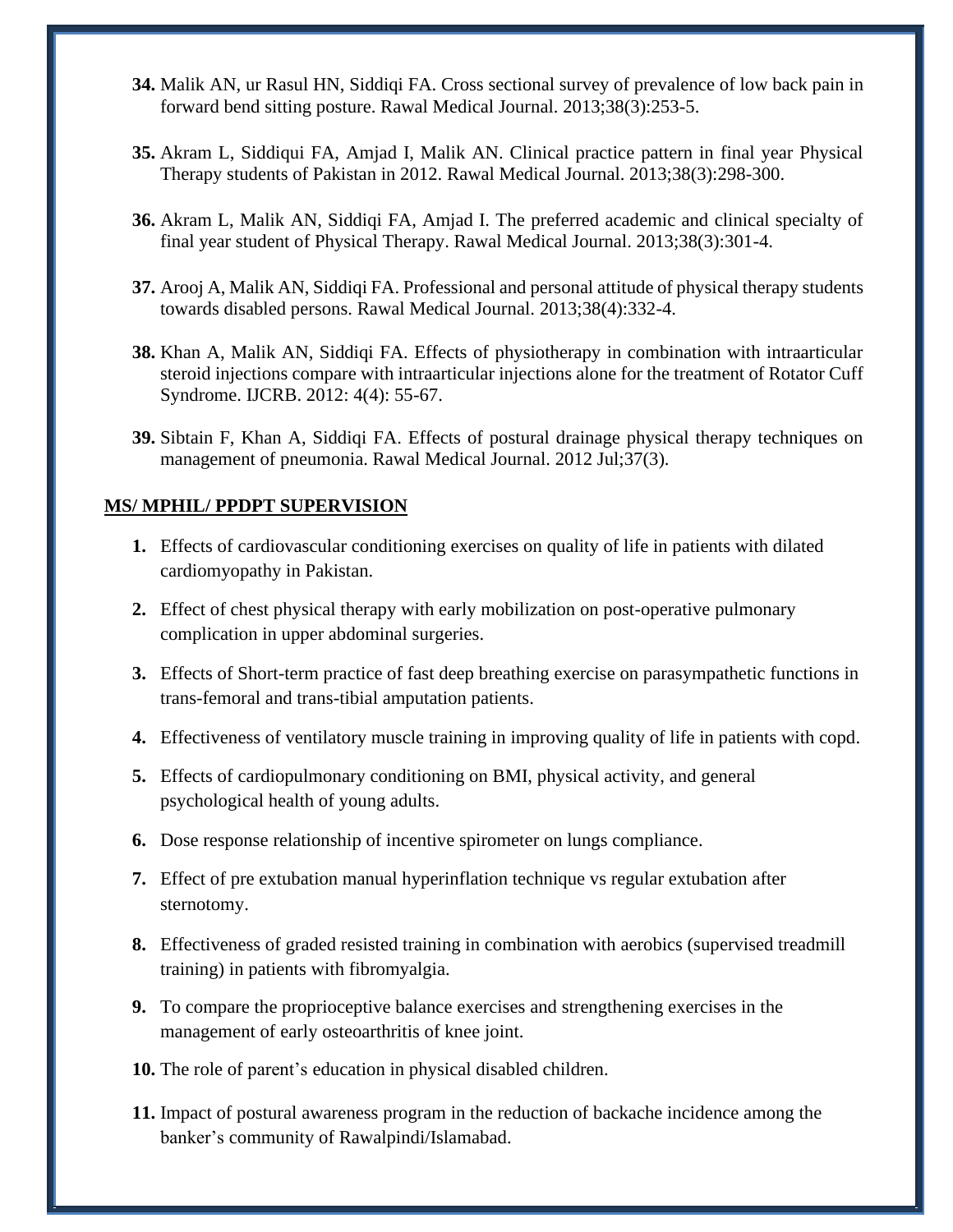- **12.** Effectiveness of neural mobilization in lumbar radiculopathy.
- **13.** Effects of prophylactic chest physiotherapy in laparotomy.
- **14.** Constrains to physical therapists in rehabilitation research.
- **15.** Impact of Postural awareness program in the reduction of backache incidence among the banker community of Rawalpindi/ Islamabad.
- **16.** Effectiveness of active abdominal contractions to improve abdominal distention after CABG.
- **17.** Blood gases and oxygen saturation response to active cycle of breathing techniques (ACBTs) in COPD patients during phase 1 of cardiac rehabilitation program after open heart surgery.
- **18.** Cross sectional survey on common musculoskeletal complication in dynamic versus sedentary lifestyle women in third trimester of pregnancy.
- **19.** Risk factors in the development of knee osteoarthritis-case control study.

#### **PHD SUPERVISION/ COSUPERVISION**

- **1.** Effects of FIFA 11+ with and without dynamic core stability on balance and dynamic knee valgus in amateur soccer players at risk of anterior cruciate ligament injury.
- **2.** Effect of virtual reality-based exercise regime on postural stability and gait dynamics.
- **3.** Walking fatigability and effects of Creatine and Glucosamine/ Chondroitin Sulfate cosupplementation in addition to exercise and physical therapy in knee osteoarthritis.
- **4.** Age bias on biopsychosocial factors in persons with non-specific low back pain.
- **5.** Effects of inspiratory muscle training on balance ability and quality of life of diabetes mellitus patients.
- **6.** Effects of lower limb positive pressure on balance of community dwelling older adults.
- **7.** Effect of high intensity aerobic & resistance interval training on body composition, visceral adiposity, and myocardial function in overweight & obese adults.
- **8.** Effects of high intensity multi-modal exercise training on bone mineral density and functional performance in postmenopausal women.
- **9.** Effects of rotational split belt treadmill on gait and balance in stroke patients.

#### **KEYNOTE ADDRESSES**

➢ Immersive virtual reality for memory rehabilitation: Is it the way forward? At the occasion of Asian-Oceanian Society of Neuroradiology and Head & Neck Radiology: AOCNR 2021.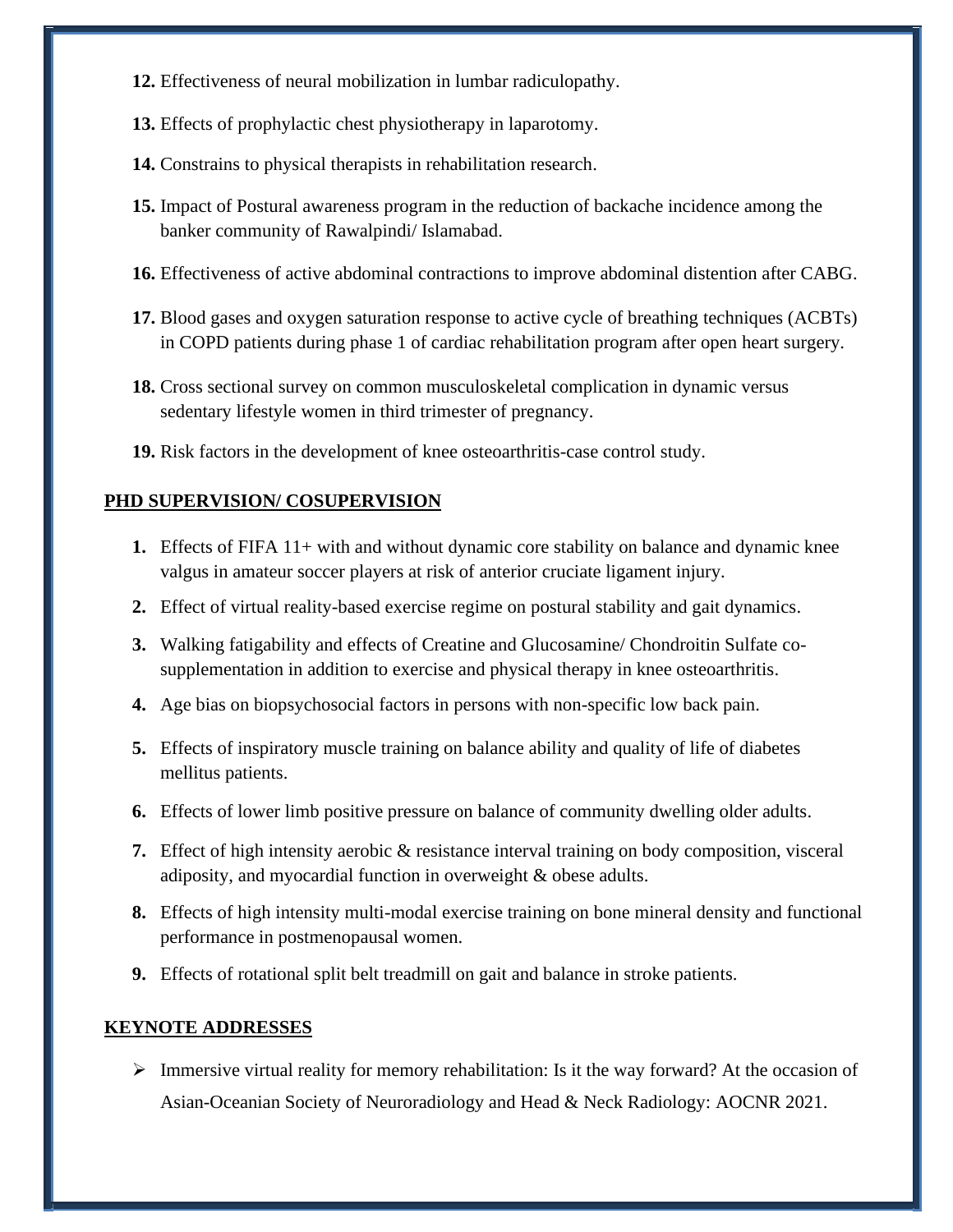- ➢ Multidisciplinary team a patient centered approach at the occasion of International Conference on Rehabilitation Sciences: ICRS2017.
- ➢ Lower Limb Deformities organized by National Institute of Special Education Government of Pakistan.

### **RESEARCH PRESENTATIONS:**

- $\triangleright$  Oral paper presentation in 3rd International Conference on Rehabilitation Sciences. Title: "Body composition profiling and obesity analysis of healthy adults: A cross - sectional study", May 2021, Lahore.
- ➢ Paper presentation in International Conference on Medical Education (ICME2013) Mauritius. Title: "The relationship between physical activity levels, sleep habits and academic performance in Physical Therapy students of Rawalpindi and Islamabad" published in the proceedings of JIIMC April 2014 9(1): 28-32.
- ➢ Association of Perceived Stress level (PSS), Quality of life and Coping Strategies in Physical therapy students of Rawalpindi/Islamabad Pakistan. Accepted in International Conference on Medical Education (ICME 2015) Istanbul Turkey.

# **WORKSHOPS ATTENDED**

- ➢ Spinal Cord Injury Rehabilitation Training by Swiss Paraplegic Centre Nottwil
- ➢ Psychological Rehabilitation of the Disabled by WHO
- $\triangleright$  Physiotherapy Management of People with spinal cord injuries by University of Sydney Australia
- ➢ Strategic Vision Workshop by Riphah International University
- ➢ Endnote and Bibliography made easy by Riphah International University
- ➢ Manual Therapy of Cervical Spine by HEC
- $\triangleright$  Neurodynamics by Riphah International University
- ➢ Clinical Decision Making and Differential Diagnosis in Physical Therapy by Riphah International University

# **WORKSHOPS ORGANIZED**

- ➢ Physical Therapy in Emergency Care
- ➢ Cyriax Manual Therapy
- ➢ Rehabilitation Research
- ➢ Bobath Concept in Rehabilitation
- ➢ Cardiac Rehabilitation
- ➢ Paradigm Shift in Physical Therapy
- ➢ Physical Therapy in Obstetrics Conditions